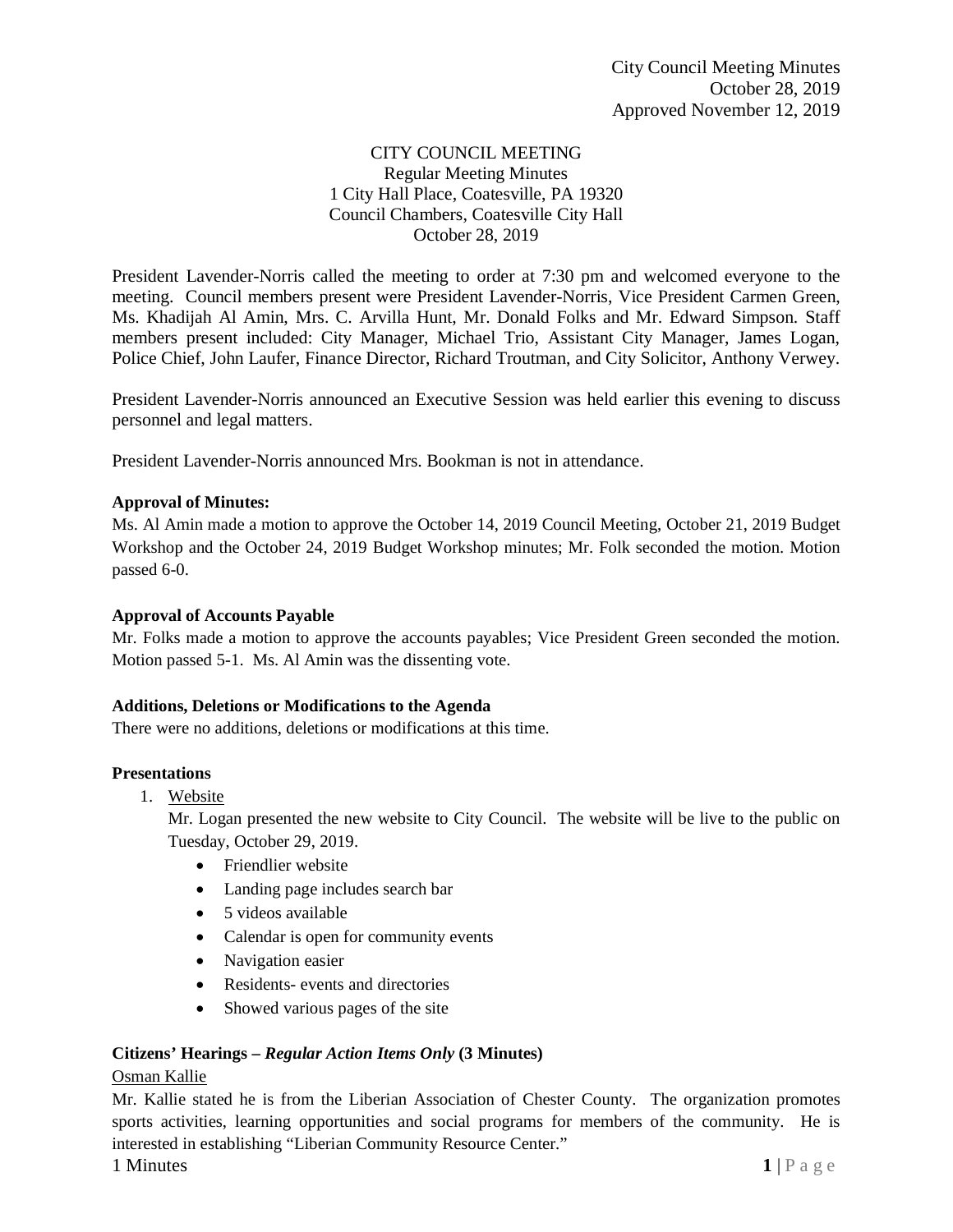Vice President Green made a motion to close citizens' hearings on regular action items; Mr. Folks seconded the motion. Motion passed 6-0.

## **Regular Action Items**

1. Receive and consider Resolution No. 2019-17, Endorsement of Landscapes3, the County's Comprehensive Plan

Vice President Green made a motion to approve Resolution no. 2019-17, Endorsement of Landscape3, the County's Comprehensive Plan; Ms. Al Amin seconded the motion. Motion passed 6-0.

2. Receive and consider Amendment #3 for the 2014 CRP – Lincoln Highway and  $1<sup>st</sup>$  Avenue Intersection Improvements

Vice President Green made a motion to approve the extension until December 30, 2020 on Amendment #3 for the 2014 CRP – Lincoln Highway and 1<sup>st</sup> Avenue Intersection Improvements; Mrs. Hunt seconded the motion. Motion passed 6-0.

- 3. Receive and consider Capital Purchase to replace City computers and software Mrs. Hunt made a motion to approve the Capital Purchase to replace the City computers and software; Mr. Folks seconded the motion. Motion passed 6-0.
- 4. Receive and consider Random Productions, LLC Road Closure plan for November 11, 2019 to November 15, 2019

Ms. Al Amin made a motion to approve Random Productions, LLC Road Closure plan for November 11, 2019 to November 15, 2019; Vice President Green seconded the motion. Motion passed 6-0.

Vice President Green made a motion to close action items; Ms. Al Amin seconded the motion. Motion passed 6-0.

### **Discussion Item**

- 1. Meeting Minutes
- 2. City Colors

Mrs. Hunt stated the colors of the City are red and black not blue and gold. Mr. Verwey explained per City code the colors are blue and gold. Council asked Mr. Verwey to draft an Ordinance to change the City colors to red and black.

### **Solicitors Report**

Mr. Verwey announced he:

- Worked with City administration on various agreements
- Provided legal advice and guidance on legal issues

### **City Manager's Report**

Mr. Trio announced: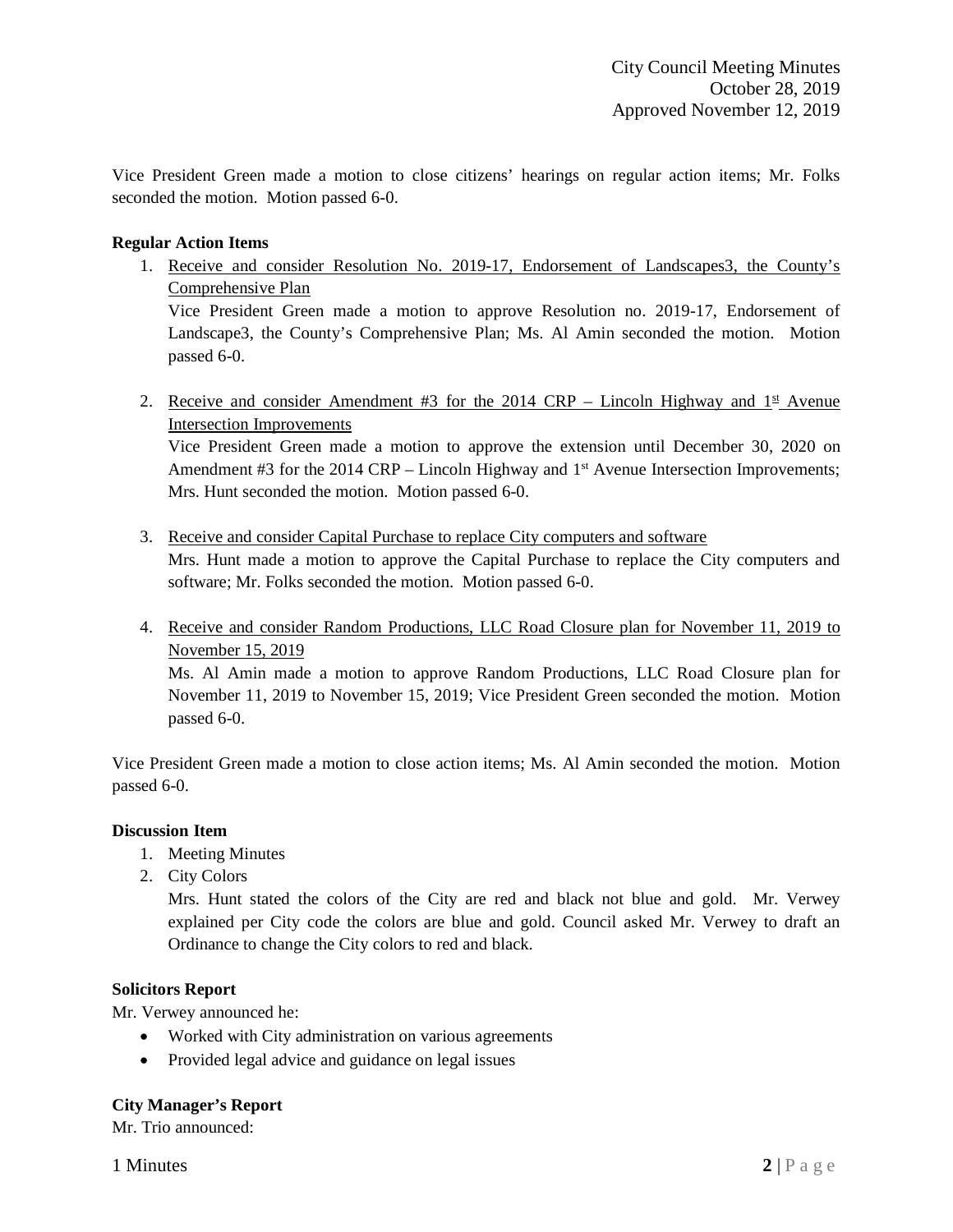- PennDOT looking to repair barrier on Route 82 for right now and looking to replace in future
- $\bullet$  1<sup>st</sup> and Lincoln challenges in replacing lines mid November and weather conditions concerning - no amendments to roads until spring
- Train Station Random Productions LLC doing some renovations/upgrades
- Resurfacing of Martin Luther King Jr. Boulevard scheduled in two weeks for curb to curb overlay
- New Development
	- o Brandywine View mixed use housing
	- o Record building on hold awaiting liquor license
	- o 190 West Lincoln Highway sidewalk plan submitted to replace on Church and Lincoln around the building
- Planning Commission
	- o Merchant Street Mosque
- Codes
	- o Working with LTL to better streamline
	- o Mr. Lovett working with all complaints
- Security windows will be installed at Codes Department and Finance Department
- Reviewing costs for a Dias in Council Chambers

### **Assistant City Manager Report**

Mr. Logan announced:

- New website launched
	- o Thank eNet Web Services
	- o Thank Valley Production
	- o Thank the residents, Mr. Newsuan, Historical Commission for photos for the site
- Opportunity Zone
	- o City of Coatesville has 4 tracts
	- o Opportunity for investors
	- o There are opportunity fund managers
- Parks and Recreation Commission
	- o Patton Park installing new basketball court (community and volunteers)
- Ash Park
	- o Received DCNR and Natural Land Trist funding for feasibility study on what to do with the park and how do we make it more community friendly

### **Finance Director Report**

Mr. Troutman announced:

- Budget workshop
	- o Incorporating input to revisions and will get info put in the budget
- 9-month financials
	- $\circ$  Cash position on 1<sup>st</sup> page
	- o Tracking revenues
	- o Better on expenses

#### **Citizens' Hearings –** *Non-Agenda Items Only* **(3 Minutes)**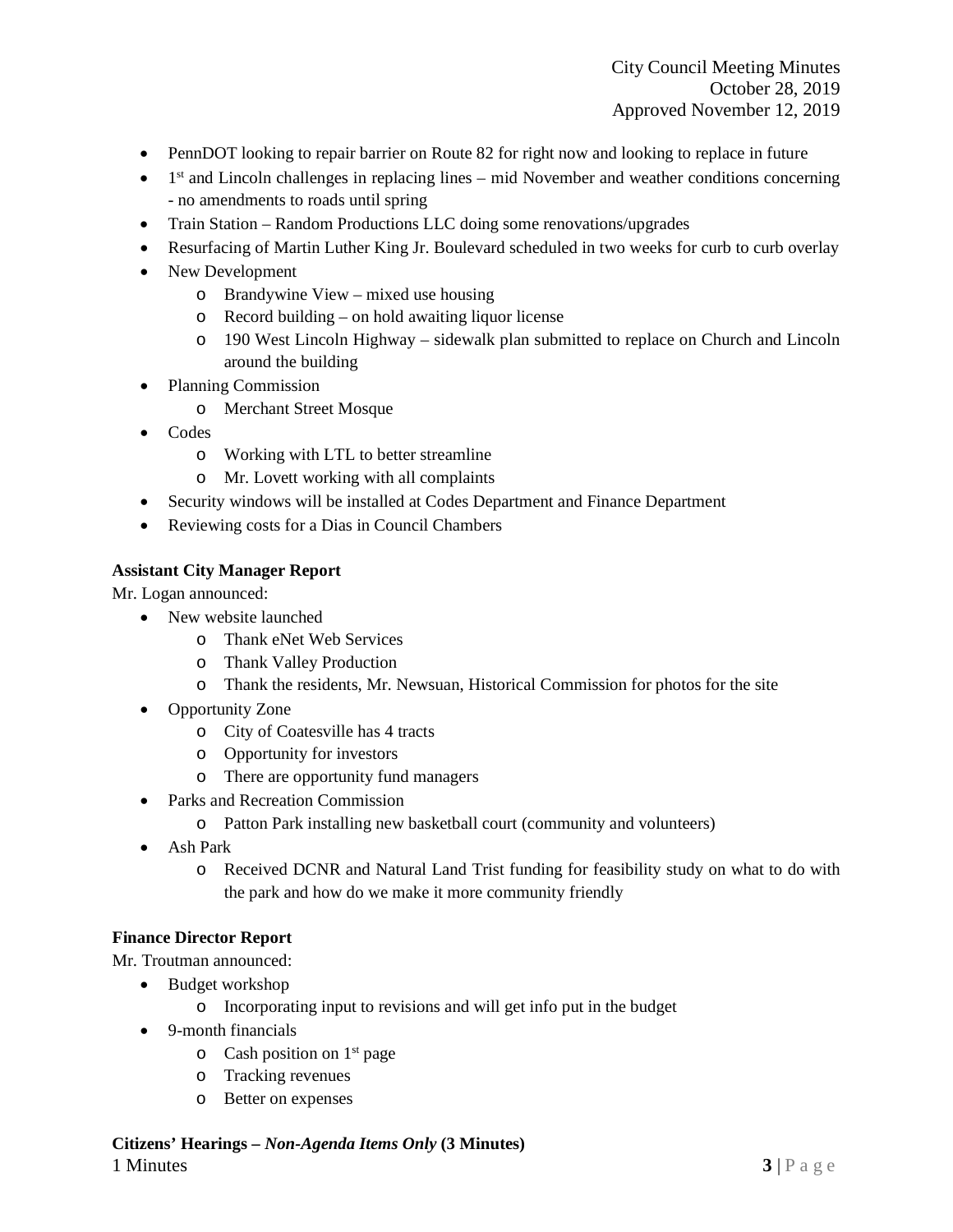## Paul Evans

Mr. Evans stated the slide show was a nice piece of PR. He voiced his concerns on how we make the green tape quick approval come true. He recently had an issue with the Codes Department inspection/requirements. The current 3<sup>rd</sup> party Codes outfit is in an island of their own. They do not communicate in proper English.

### Reggie Holmes

Mr. Holmes introduced himself from the Eastern Star Lill of the Valley #59. He offered assistance whenever needed, just give them a call. They are currently trying to establish a drill team at Palmer Park. Coatesville is looking good.

Vice President Green made a motion to close citizens hearings on non-agenda items; Ms. Al Amin seconded the motion. Motion passed 6-0.

## **Special Events**

There were no special events at this time.

## **Council Comments**

Mr. Simpson thanked everyone for attending the meeting. I see some people who haven't been out for quite some time. I forget your name though. It's good to see you. The City is moving forward. One of the items I wanted to bring up is what Mr. Evans was referring to on the Codes issue. He reached out to me and showed me what they (LTL) wanted him to do and when I looked at the response it was ridiculous. These guys literally asked him to dismantle the roof and put some insulation in do this and do that so he can run a space heater in a house that was built in 1920. I think we really need to look into this, if we are going to be green tape or fast track developers. I don't think we have the right company overseeing that. I'm putting everyone on notice that I'm not happy. I'm not happy with their response, not happy with what they did and I think we need to look into the problem. Have a good night. It's Monday night football!

Mr. Folks thanked everyone for coming out. The City is moving. My God, from when I started to where I'm at now, the City's doing a great job. I would like to thank the football guys that came out, you can get involved in our City. I hope you get involved, want you to get involved in our City. Thanks for coming out. Thank you to the Eastern Stars for coming out and making yourselves known in the City. Citizens strap on, the train is coming and you better get on board. Have a good night. Thank you.

Mrs. Hunt thanked everyone for spending the evening with us. I echo Mr. Folks. We have been doing things that have not been done for along timing our City and because of our great leadership because of our great leadership, awesome staff and awesome Council. Everything isn't going to be perfect but we have to work through growing pains and when you see development everyone gets frustrated, like when you see the light at 1<sup>st</sup> and Lincoln, where you have to wait a minute before you turn, but we are growing. Whatever we can do to make things better. Mr. Evans, I apologize for you having to go through all that but we will take care of what we can on our side as we move forward, but we also need to keep in mind safety issues. We just need to make sure things are done right. I want to acknowledge Lily of the Valley Lodge #59 Eastern Star. Thank you or coming out and wanting to get involved again. Yo guys do a great